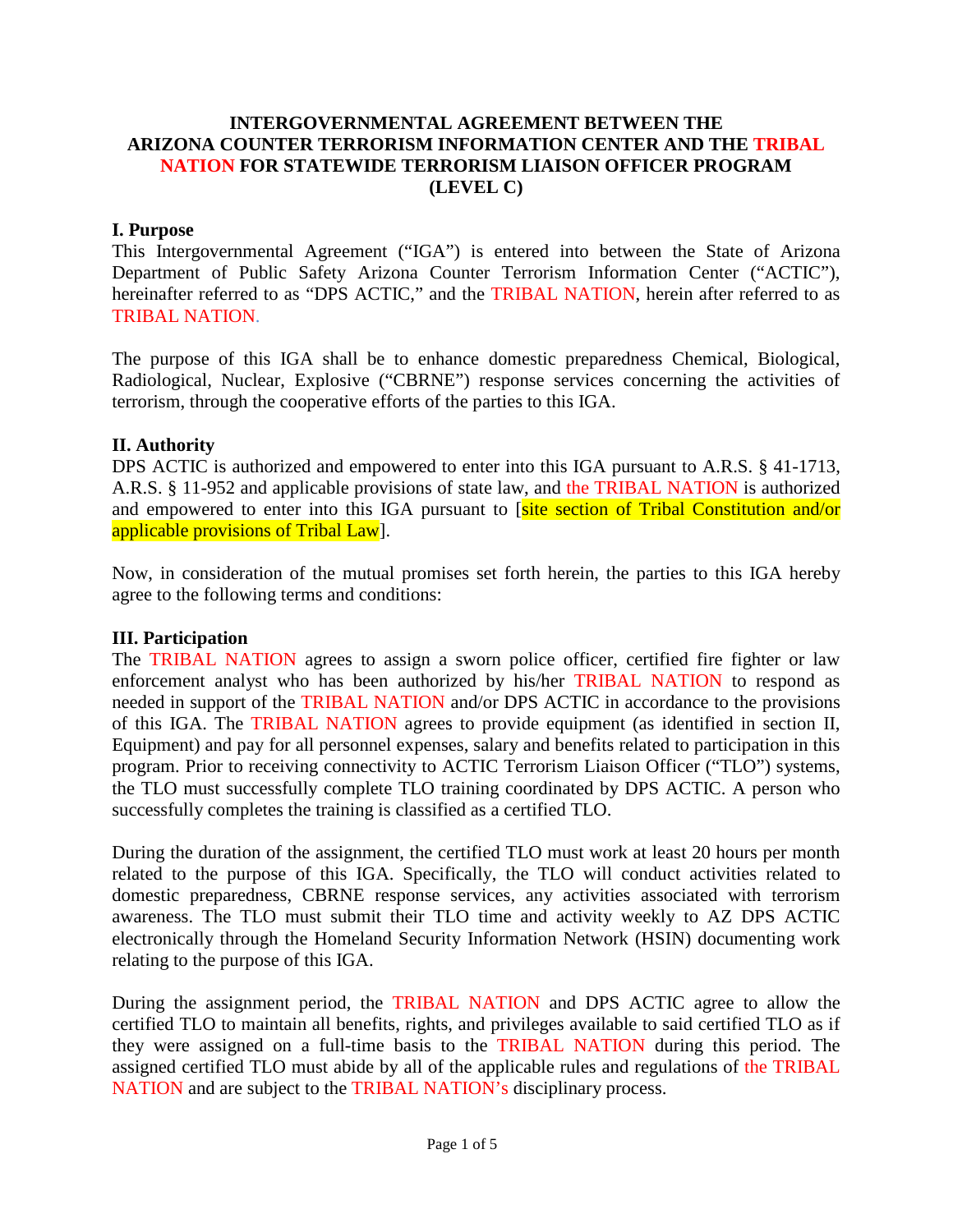#### **IV. Equipment**

The equipment provided by the TRIBAL NATION and assigned to said certified TLO shall be in compliance with the equipment list approved by the ACTIC Commander. Equipment shall remain in the custody of the TRIBAL NATION for use by the certified TLO pursuant to this IGA.

All provided and assigned equipment issued to a certified TLO pursuant to this IGA will be maintained in good working order by TRIBAL NATION. Equipment issued to a TLO shall only be used and accessed by the certified TLO having connectivity to DPS ACTIC Information Technology (IT) systems. Computer equipment and software used in this program will be specified by the DPS ACTIC Information Technology (IT) section in accordance with current ACTIC IT standards. DPS ACTIC will maintain control of the administrative rights of the computer in order to ensure system stability and security. All changes and/or modifications to said computer will require DPS ACTIC IT approval. In the event that equipment is damaged, lost, or no longer operative, the TRIBAL NATION will be responsible for all expenses regarding replacement or repair. In the event the equipment is stolen the TRIBAL NATION must immediately notify the ACTIC Watch Center, (602) 644-5805, of the loss.

#### **V. Reimbursement for Travel Expenses**

Each TRIBAL NATION is responsible to apply for reimbursement of all travel expenses related to a State of Arizona emergency incident (i.e. FEMA, AZ DEMA, etc.).

Travel for DPS ACTIC approved TLO training shall be reimbursed by DPS ACTIC, subject to availability of grant funding, in accordance with Arizona Department of Administration guidelines.

#### **VI. Non-discrimination**

The Parties shall comply with Executive Order 2009-09, which mandates that all persons, regardless of race, color, religion, sex, age, national origin or political affiliation, shall have equal access to employment opportunities, and all other applicable State and Federal employment laws, rules, and regulations, including the Americans with Disabilities Act. The Parties shall take affirmative action to ensure that applicants for employment and employees are not discriminated against due to race, creed, color, religion, sex, national origin or disability.

#### **VII. Indemnification**

To the extent permitted by law each party (as "Indemnitor") agrees to indemnify, defend, and hold harmless the other party (as "Indemnitee") from and against any and all claims, losses, liability, costs, or expenses (including reasonable attorney's fees) (hereinafter referred to as "Claims") arising out of bodily injury of any person (including death) or property damage, but only to the extent such Claims which result in vicarious/derivative liability to the Indemnitee are caused by the act, omission, negligence, misconduct, or other fault of the Indemnitor, its officers, agents, employees, or volunteers.

#### **VIII. Arbitration**

To the extent required by A.R.S. §§ 12-1518(B) and 12-133, the Parties agree to resolve any dispute arising out of this agreement by arbitration. Unresolved issues will be submitted to a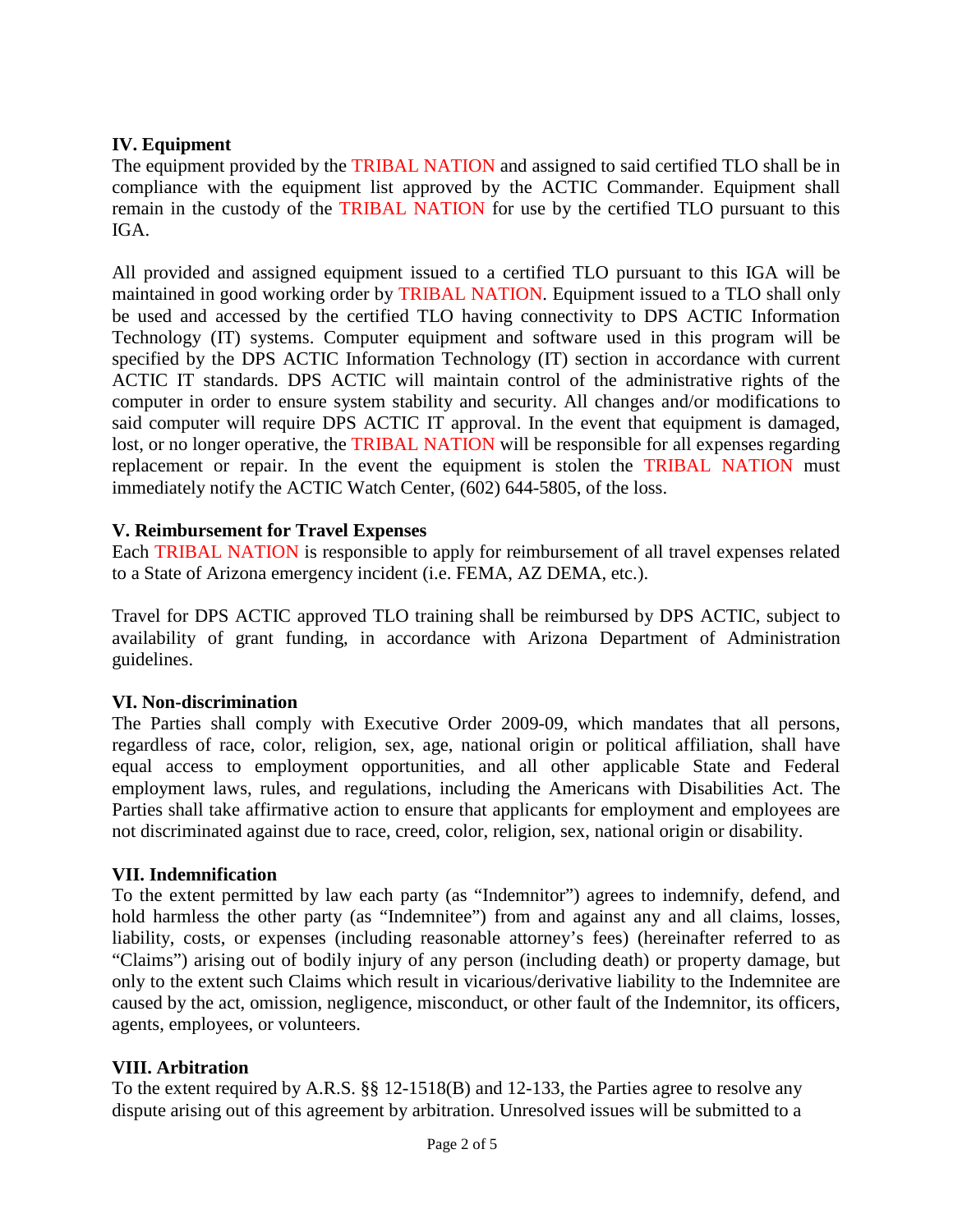three-member panel consisting of the President or Vice-President of the TRIBAL NATION or their delegated representative and the Director of the DPS ACTIC or the Director's delegated representative, and an impartial representative to be mutually agreed upon by the parties. The decision of the Panel shall be final.

## **IX. No Waiver of Sovereign Immunity**

The parties shall have such immunity as provided by applicable federal, state or tribal law, and nothing in this Agreement shall be construed as a waiver of sovereign immunity by the TRIBAL NATION, whether express or implied, or as a consent to the jurisdiction of any Federal or State Court.

### **X. Effective Date/Duration**

This IGA shall become effective upon the final signature on the two (2) originals and shall remain in effect until such time that either party submits a 30-day written notice to terminate this IGA to the other party. Any modification of this IGA shall be by written amendment executed by the governing bodies of both parties.

This IGA replaces any and all previous IGAs or MOUs regarding TLO Level C (Connectivity) participation executed by the parties regarding domestic preparedness CBRNE response services and the TLO program.

#### **XI. Termination/Cancellation**

Either party may terminate this IGA for convenience or cause upon thirty (30) days written notice to the other party.

Any notice required to be given under this IGA will be provided by mail to:

#### **DPS**

Commander of DPS Intelligence Bureau Arizona Counter Terrorism Center P.O. Box 6638 – MD 3900 Phoenix, Arizona 85005-6638

**TRIBAL NATION** Tribal Chairperson TRIBAL NATION ADDRESS

and

Name of Police Chief Chief of Police TRIBAL NATION ADDRESS

#### **XII. Conflict of Interest**

This Agreement is subject to cancellation for conflicts of interest under the provisions of A.R.S. § 38-511.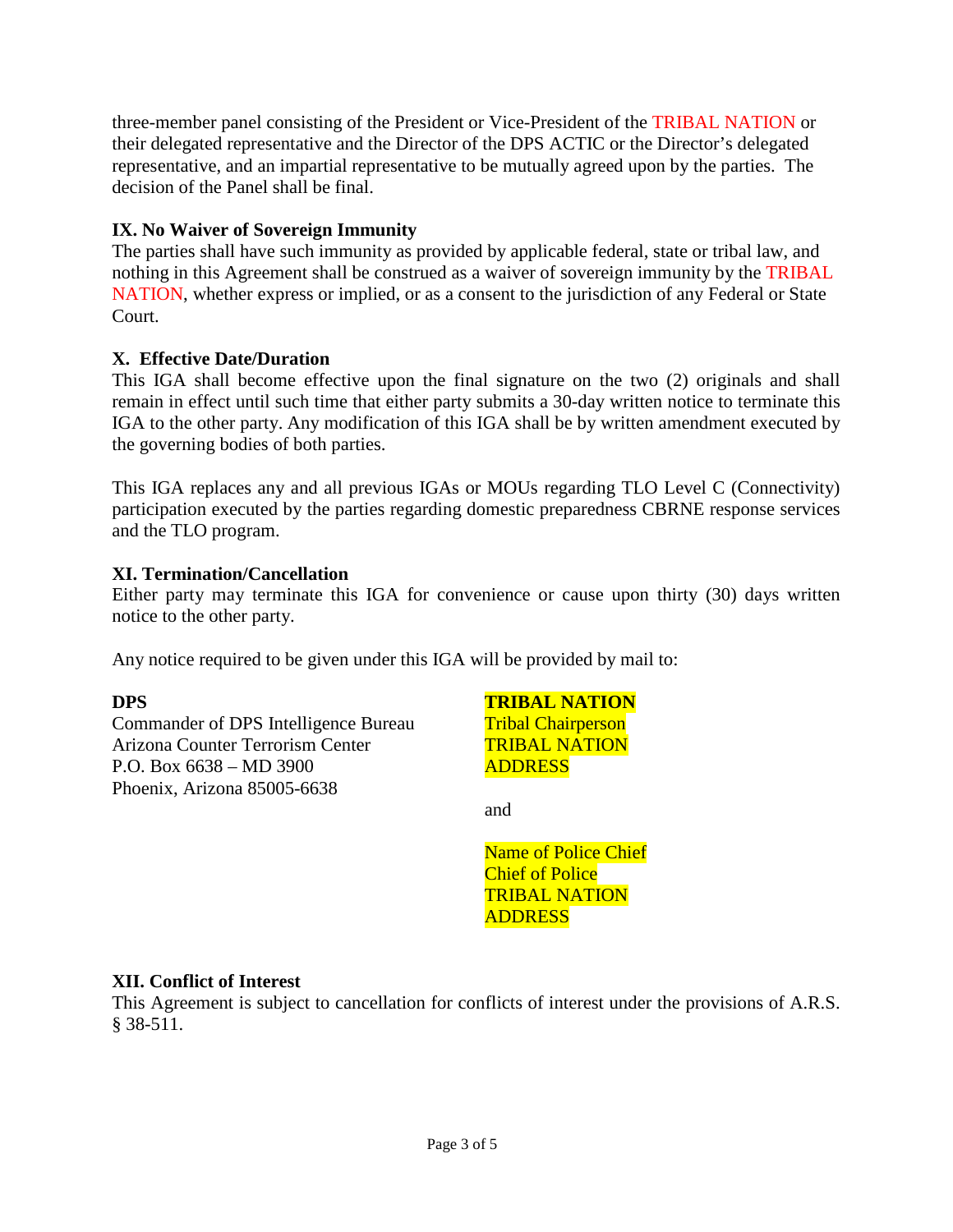#### **XIII. Audit of Records**

Pursuant to A.R.S. § 35-214, the [other side] shall retain and shall contractually require each subcontractor to retain all data, books and other records ("records") relating to this Agreement for a period of five years after completion of the Agreement. All records shall be subject to inspection and audit by the State at reasonable times. Upon request, the [other side] shall produce the original of any or all such records.

#### **XIV. Fees**

In no event shall either party charge the other for any administrative fees for any work performed pursuant to this IGA.

#### **XV. Jurisdiction**

The TRIBAL NATION accepts the responsibility to respond to all CBRNE and suspected terrorism related incidents in its jurisdiction and notify DPS ACTIC as soon as possible, and in accordance with the TRIBAL NATION's emergency response guidelines and Department of Homeland Security (DHS) guidelines, as applicable.

#### **XVI. Non-Availability of Funds**

This IGA shall be subject to available funding, and nothing in this IGA shall bind any party to expenditures in excess of funds appropriated and authorized for purposes outlined in this IGA.

**XVII. Relationship of Parties** – Each party to this Agreement shall act in its individual capacity and not as an agent, employee, partner, joint venturer, associate, or any other representative capacity of the other. Each party shall be solely and entirely responsible for its acts or the acts of its agents and employees during the performance of this Agreement.

**XVIII. E-Verify** – To the extent applicable under A.R.S. § 41-44-1, the parties and their respective subcontractors warrant compliance with all federal immigration laws and regulations that relate to their employees and compliance with the E-Verify requirements under A.R.S. § 23- 214(A). The parties' or a subcontractor's breach of the above-mentioned warranty shall be deemed a material breach of the Agreement and may result in the termination of the Agreement by either party under the terms of the Agreement. The parties each retain the legal right to randomly inspect the papers and records of the other party and the other party's subcontractors who work under this Agreement to ensure that the other party and its subcontractors are complying with the above-mentioned warranty. The parties warrant to keep their respective papers and records open for random inspection during normal business hours by the other party.

**XIX. Scrutinized Business Operations** – Pursuant to A.R.S. §§ 35-391.06 and 35-393.06, each party certifies that it does not have a scrutinized business operation, as defined in A.R.S. §§ 35- 391 and 35-393, in either Sudan or Iran